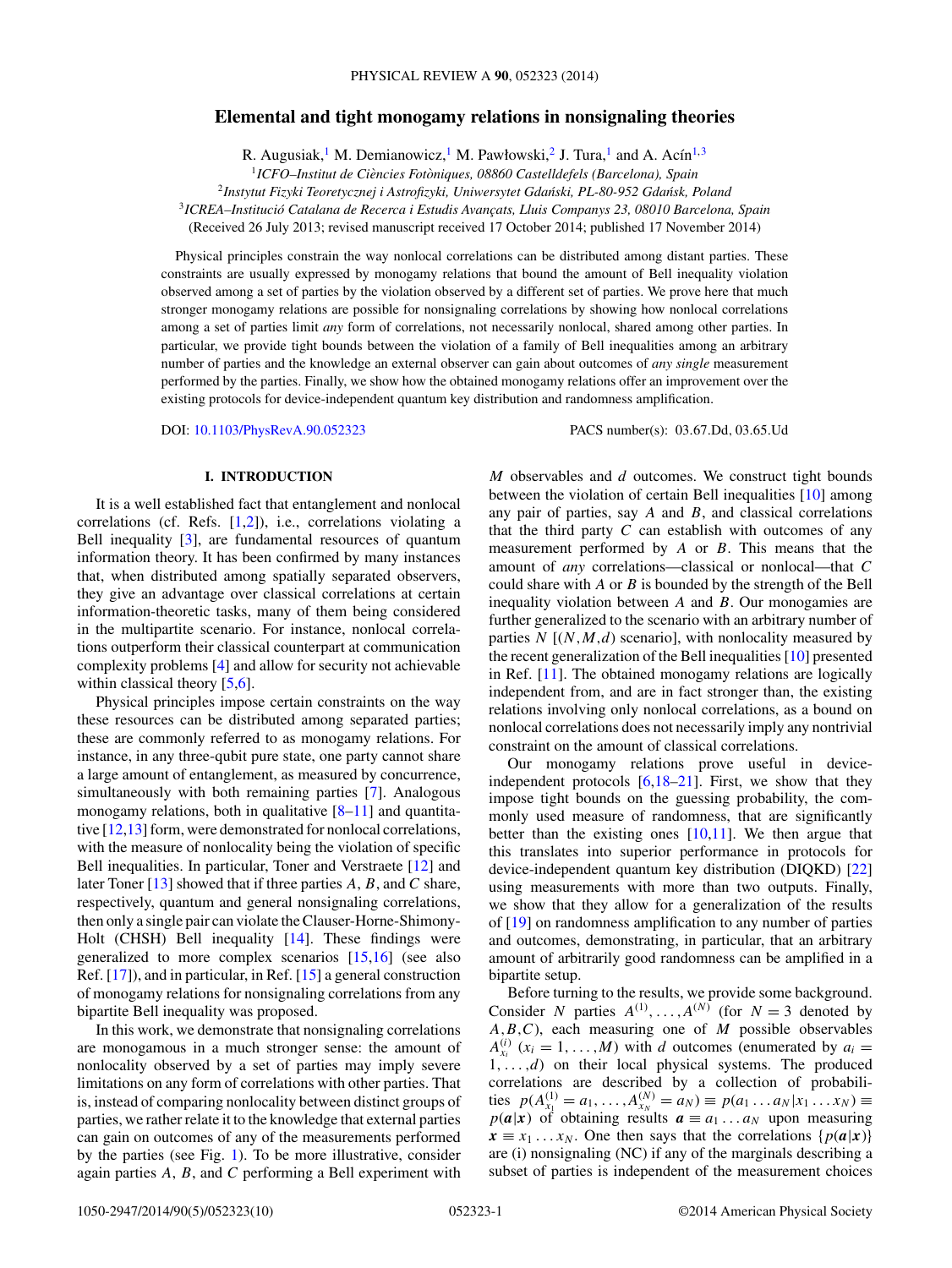<span id="page-1-0"></span>

FIG. 1. (Color online) (a) The usual monogamies compare nonlocality (measured by the value of some Bell expression *I*) between different groups of parties (here between two pairs of parties *AB* and *AC*). Instead, (b) our monogamy relations compare nonlocality observed by a group of parties (here *AB*) to the knowledge, represented by the probability  $p(A = C)$ , the third party *C* can have about the outcomes observed by either of the parties. As such, they are qualitatively different, and in fact stronger than those of type (a).

made by the remaining parties and (ii) quantum (QC) if they arise by local measurements on quantum states (cf. [\[2\]](#page-9-0)).

## **II. ELEMENTAL AND TIGHT MONOGAMIES FOR NONSIGNALING CORRELATIONS**

We start with the derivation of our monogamy relations in the case of nonsignaling correlations. For clarity, we begin with the simplest tripartite scenario. We will use the Bell inequality introduced by Barrett, Kent, and Pironio (BKP) [\[10\]](#page-9-0). Denoting by  $\langle \Omega \rangle$  the mean value of a random variable  $\Omega$ , that is,  $\langle \Omega \rangle =$  $\sum_{i=1}^{d-1} i P(\Omega = i)$ , it reads

$$
I_{AB}^{2,M,d} := \sum_{\alpha=1}^{M} (\langle [A_{\alpha} - B_{\alpha}] \rangle + \langle [B_{\alpha} - A_{\alpha+1}] \rangle) \geq d - 1, (1)
$$

with  $[\Omega]$  being  $\Omega$  modulo *d*, and  $\Omega_{M+1} := [\Omega_1 + 1]$ . For  $d =$ 2, inequality (1) reproduces the chained Bell inequalities [\[23\]](#page-9-0), while for  $M = 2$  the Collins-Gisin-Linden-Massar-Popescu (CGLMP) inequalities [\[24\]](#page-9-0). The maximal nonsignaling viola- $\text{tion of (1) is } I_{AB}^{2,M,d} = 0.$ 

The only monogamy relations for (1) have been formulated in terms of its violations between Alice and *M* Bobs [\[15\]](#page-9-0), which is a natural quantitative extension of the concept of *M* shareability [\[8\]](#page-9-0). In the following theorem we show that the BKP Bell inequalities allow one to introduce *elemental* monogamies obeyed by any NC.

*Theorem 1.* For any tripartite nonsignaling correlations  ${p(abc|xyz)}$  with *Md*-outcome measurements, the inequality

$$
I_{AB}^{2,M,d} + \langle [X_i - C_j] \rangle + \langle [C_j - X_i] \rangle \ge d - 1 \qquad (2)
$$

holds for any pair  $i, j = 1, ..., M$  and *X* denoting *A* or *B*.

*Proof.* Let us start with the case of  $X = A$  and then notice that for a random variable  $\Omega$  it holds that  $\langle [\Omega] \rangle + \langle [-\Omega |1\rangle = d - 1$  (see Appendix [A\)](#page-7-0). Consequently,

$$
\sum_{\substack{\beta=1\\\beta\neq i}}^{M} (\langle [C_j - A_\beta - 1] \rangle + \langle [A_\beta - C_j] \rangle) - (M - 1)(d - 1)
$$
\n(3)

is equal to zero. The fact that for any *β* and *j* it holds that  $\langle [C_j - A_\beta - 1] \rangle + \langle [A_\beta - C_j] \rangle = d - 1 =$   $\langle [A_{\beta} - C_j - 1] \rangle + \langle [C_j - A_{\beta}] \rangle$  allows us to rewrite (3) in the following way:

$$
\sum_{\beta=1}^{i-1} (\langle [C_j - A_{\beta} - 1] \rangle + \langle [A_{\beta+1} - C_j] \rangle)
$$
  
+ 
$$
\sum_{\beta=i+1}^{M} (\langle [A_{\beta} - C_j - 1] \rangle + \langle [C_j - A_{\beta}] \rangle) - (M - 1)(d - 1).
$$
 (4)

Then, by adding  $\langle [A_i - C_j] \rangle + \langle [C_j - A_i] \rangle$  to both sides of the above and rearranging some terms in the resulting expression, one obtains

$$
\langle [A_i - C_j] \rangle + \langle [C_j - A_i] \rangle
$$
  
= 
$$
\sum_{\beta=1}^{i-1} (\langle [C_j - A_{\beta} - 1] \rangle + \langle [A_{\beta+1} - C_j] \rangle)
$$
  
+ 
$$
\sum_{\beta=i}^{M-1} (\langle [A_{\beta+1} - C_j - 1] \rangle + \langle [C_j - A_{\beta}] \rangle)
$$
  
+ 
$$
\langle [A_1 - C_j] \rangle + \langle [C_j - A_M] \rangle - (M - 1)(d - 1).
$$
 (5)

In an analogous way, we may decompose  $I_{AB}^{2,M,d}$ :

$$
I_{AB}^{2,M,d} = \sum_{\alpha=1}^{i-1} (\langle [A_{\alpha} - B_{\alpha}] \rangle + \langle [B_{\alpha} - A_{\alpha+1}] \rangle) + \sum_{\alpha=i}^{M-1} (\langle [A_{\alpha} - B_{\alpha}] \rangle + \langle [B_{\alpha} - A_{\alpha+1}] \rangle) + \langle [A_{M} - B_{M}] \rangle + \langle [B_{M} - A_{1} - 1] \rangle.
$$
 (6)

In the last step of these manipulations, we add line by line Eqs.  $(5)$  and  $(6)$  in order to finally obtain

$$
I_{AB}^{2,M,d} + \langle [A_i - C_j] \rangle + \langle [C_j - A_i] \rangle
$$
  
=  $\sum_{\alpha=1}^{i-1} (\langle [C_j - A_{\alpha} - 1] \rangle + \langle [A_{\alpha} - B_{\alpha}] \rangle + \langle [B_{\alpha} - A_{\alpha+1}] \rangle$   
+  $\langle [A_{\alpha+1} - C_j] \rangle$ ) +  $\sum_{\alpha=i}^{M-1} (\langle [C_j - A_{\alpha}] \rangle + \langle [A_{\alpha} - B_{\alpha}] \rangle$   
+  $\langle [B_{\alpha} - A_{\alpha+1}] \rangle + \langle [A_{\alpha+1} - C_j - 1] \rangle$ ) +  $\langle [C_j - A_M] \rangle$   
+  $\langle [A_M - B_M] \rangle + \langle [B_M - A_1 - 1] \rangle$   
+  $\langle [A_1 - C_j] \rangle - (M - 1)(d - 1).$  (7)

What we have arrived at is basically the sum of *M* Bell expressions  $I^{2,2,d}$  but "distributed" among three parties in such a way that Bob and Charlie measure only a single observable. It was shown in  $[15]$  that the minimal value such an expression can achieve over nonsignaling correlations is precisely its classical bound *d* − 1. As a result,  $I_{AB}^{2,M,d}$  +  $\langle [A_i - C_j] \rangle$  +  $\langle [C_j - A_i] \rangle \geq M(d-1) - (M-1)(d-1) = d - 1$ , finishing the proof for the case  $X = A$ .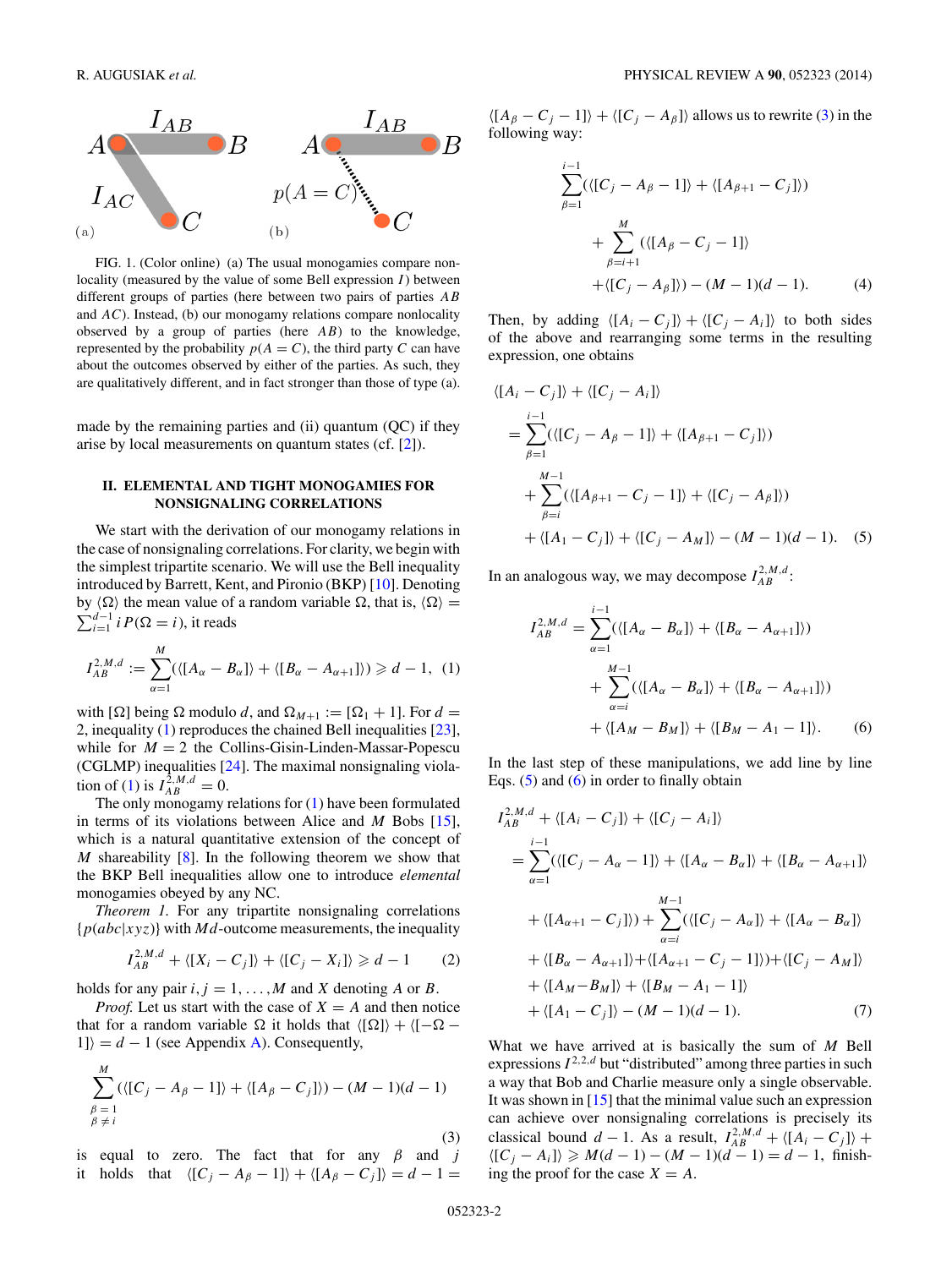<span id="page-2-0"></span>If  $X = B$  in inequality [\(2\)](#page-1-0), then it suffices to rewrite the Bell expression from [\(1\)](#page-1-0) as

*M*

$$
I_{AB}^{2,M,d} = \sum_{\alpha=1}^{M} (\langle [B_{\alpha} - A_{\alpha+1}] \rangle + \langle [A_{\alpha+1} - B_{\alpha+1}] \rangle), \qquad (8)
$$

add to it the zero expression [\(3\)](#page-1-0) with *A* replaced by *B*, and repeat the above manipulations. This completes the proof.

Interestingly, all these inequalities are tight in the sense that for any values of  $I_{AB}^{2,M,d}$  and  $\langle [X_i - C_j] \rangle + \langle [C_j - X_i] \rangle$ saturating [\(2\)](#page-1-0), one can find NC realizing these values. Take, for instance, a probability distribution  $\{p(a,b,c|x,y,z) =$  $p(a,b|x,y)p(c|z)$ , with  $\{p(a,b|x,y)\}$  being a mixture of a nonlocal model maximally violating [\(1\)](#page-1-0) and a local deterministic model saturating it. Then,  $\{p(c|z)\}\$ is the same distribution as that used by *A* or *B* in the local model saturating [\(1\)](#page-1-0).

The physical interpretation of our monogamies can be now concluded if we rewrite them in a bit different form. Using the fact that for any variable  $\Omega$ ,  $\langle [\Omega] \rangle + \langle [-\Omega] \rangle = dP([\Omega] \neq$  $0 = d[1 - P([\Omega] = 0)]$  (see Appendix [A\)](#page-7-0), inequalities [\(2\)](#page-1-0) transform to

$$
I_{AB}^{2,M,d} + 1 \geqslant dp(X_i = C_j)
$$
\n(9)

for  $X = A, B$ , and any pair  $i, j = 1, ..., M$ . These relations hold if *AB* is replaced by any pair of parties and if any  $m = 1, \ldots, d - 1$  is added modulo *d* to the argument of probability. The meaning of the introduced monogamy relations is now transparent. The probability  $p(X_i = C_i)$  that parties *X* and *C* obtain the same results upon measuring the *i*th and *j* th observables is a measure of how the outcomes of these measurements are classically correlated. Consequently, inequalities [\(2\)](#page-1-0) establish tradeoffs between nonlocality, as measured by [\(1\)](#page-1-0), that can be generated between any two parties and classical correlations that the third party can share with the results of any measurement performed by any of these two parties. Furthermore, they are tight. In fact, it is known that the maximal NC violation of [\(1\)](#page-1-0),  $I_{AB}^{2,M,d} = 0$ , implies  $p(X_i = C_j) = 1/d$  for any  $i, j = 1, \ldots, M$ , meaning that at the point of maximal violation *C* cannot share any correlations with any other party's measurement outcomes [\[10\]](#page-9-0). On the other hand, it is well known that at the point of no violation *C* can be arbitrarily correlated with *A* and *B*. For intermediate violations, the best one can hope for is a linear interpolation between these two extreme values, and this is precisely what our monogamy relations predict (see Fig. 2).

Let us now move to the general case of an arbitrary number of parties each having *M d*-outcome observables at their disposal. To this end, we will utilize the generalization of the Bell inequality  $(1)$  introduced in Ref.  $[11]$ , which, most conveniently, can be stated in a recursive form as

$$
I_{\mathsf{A}}^{N,M,d} = \frac{1}{M} \sum_{\alpha_{N-1}=1}^{M} I_{A^{(1)}...A^{(N-1)}}^{N-1,M,d}(\alpha_{N-1}) \circ A_{\alpha_{N-1}}^{(N)} \geq d-1, \quad (10)
$$

where  $A = A^{(1)} \dots A^{(N)}$ . The notation  $\circ A^{(i)}_{\gamma}$  means insertion of  $A_{\gamma}^{(i)}$  to the average  $\langle \cdot \rangle$  with the opposite sign to the one of  $A_{\delta}^{(i-1)}$  with any  $\gamma, \delta$ , while  $I_{A^{(1)}...A^{(N-1)}}^{N-1,M,d}(\alpha_{N-1})$  is the same Bell expression as in (10), but for  $N-1$  parties, and with observables of the last party relabeled as  $\alpha_{N-2} \rightarrow \alpha_{N-2}$  +



FIG. 2. (Color online) Comparison of the upper bounds on GP: present bound [\(32\)](#page-5-0) (red line) and [\(33\)](#page-5-0) (purple line). Our bound is tight—for any value  $0 \leq I_A^{N,M,d} \leq d-1$ , it provides the maximum attainable value of GP. Instead, the bound  $(33)$  is nontrivial only in some restricted range of  $I_A^{N,M,d}$ , namely, when  $I_A^{N,M,d} < 4(d-1)/d^2$ , which tends to zero for  $d \to \infty$ .

 $\alpha_{N-1}$  – 1 with  $\alpha_{N-1} = 1, \ldots, M$ . The maximal nonsignalling violation of (10) is  $I_A^{N,M,d} = 0$ . Then, the generalization of Theorem 1 to arbitrary *N* goes as follows:

*Theorem 2.* For any  $(N + 1)$ –partite NC { $p(a|x)$ } with *M d*-outcome measurements per site, the following inequality,

$$
I_{\mathsf{A}}^{N,M,d} + \langle [A_{x_k}^{(k)} - A_{x_{N+1}}^{(N+1)}] \rangle + \langle [A_{x_{N+1}}^{(N+1)} - A_{x_k}^{(k)}] \rangle \ge d - 1, \tag{11}
$$

is satisfied for any  $x_k, x_{N+1} = 1, ..., M$  and  $k = 1, ..., N$ . *Proof.* The recursive formula in inequality (10), which for

convenience we restate here

$$
I_{\mathsf{A}}^{N,M,d} = \frac{1}{M} \sum_{\alpha_{N-1}=1}^{M} I_{A^{(1)}...A^{(N-1)}}^{N-1,M,d}(\alpha_{N-1}) \circ A_{\alpha_{N-1}}^{(N)},\tag{12}
$$

allows us to demonstrate the theorem inductively. The case of  $N = 2$  has already been proved as Theorem 1, so we consider *N* = 3. Exploiting Eq. (12), one can express  $I_{A^{(1)}A^{(2)}A^{(3)}}^{3,M,d}$  as

$$
I_{A^{(1)}A^{(2)}A^{(3)}}^{3,M,d} = \frac{1}{M} \sum_{\alpha_2=1}^{M} I_{A^{(1)}A^{(2)}}^{2,M,d}(\alpha_2) \circ A_{\alpha_2}^{(3)}.
$$
 (13)

It is clear that for every  $\alpha_2 = 1, \ldots, M$ ,

$$
I_{A^{(1)}A^{(2)}}^{2,M,d}(\alpha_2) = \sum_{\alpha_1=1}^{M} \left( \left\{ A_{\alpha_1}^{(1)} - A_{\alpha_1 + \alpha_2 - 1}^{(2)} \right\} \right) + \left\{ \left[ A_{\alpha_1 + \alpha_2 - 1}^{(2)} - A_{\alpha_1 + 1}^{(1)} \right] \right\} \geq d - 1 \quad (14)
$$

is a Bell inequality equivalent to  $(1)$ , in which the observables of the second party  $A^{(2)}$  have been relabelled according to  $\alpha_1 \rightarrow \alpha_1 + \alpha_2 - 1$ . It must then fulfil the monogamy relations [\(2\)](#page-1-0) (with  $N = 2$ ) independently of the value of  $\alpha_2$ . In order to see it in a more explicit way, let us consider the case  $k = 1$ , and in Eq. [\(7\)](#page-1-0) just rename  $A \rightarrow A^{(1)}$ ,  $B \rightarrow$  $A^{(2)}$ , and  $C \rightarrow A^{(3)}$ , and also  $\alpha \rightarrow \alpha_1$  for the first party, while  $\alpha \rightarrow \alpha_1 + \alpha_2 - 1$  for the second one. Then, for those observables  $A_{\alpha_1+\alpha_2-1}^{(2)}$  for which  $\alpha_1+\alpha_2-1 > M$  we use the rule  $X_{i \times M + \gamma} = [X_{\gamma} + i]$  to get  $[A_{\gamma}^{(2)} + i]$  with some  $\gamma$  and *i*, and later replace the latter by another variable  $\widetilde{A}_{\gamma}^{(2)}$  (this is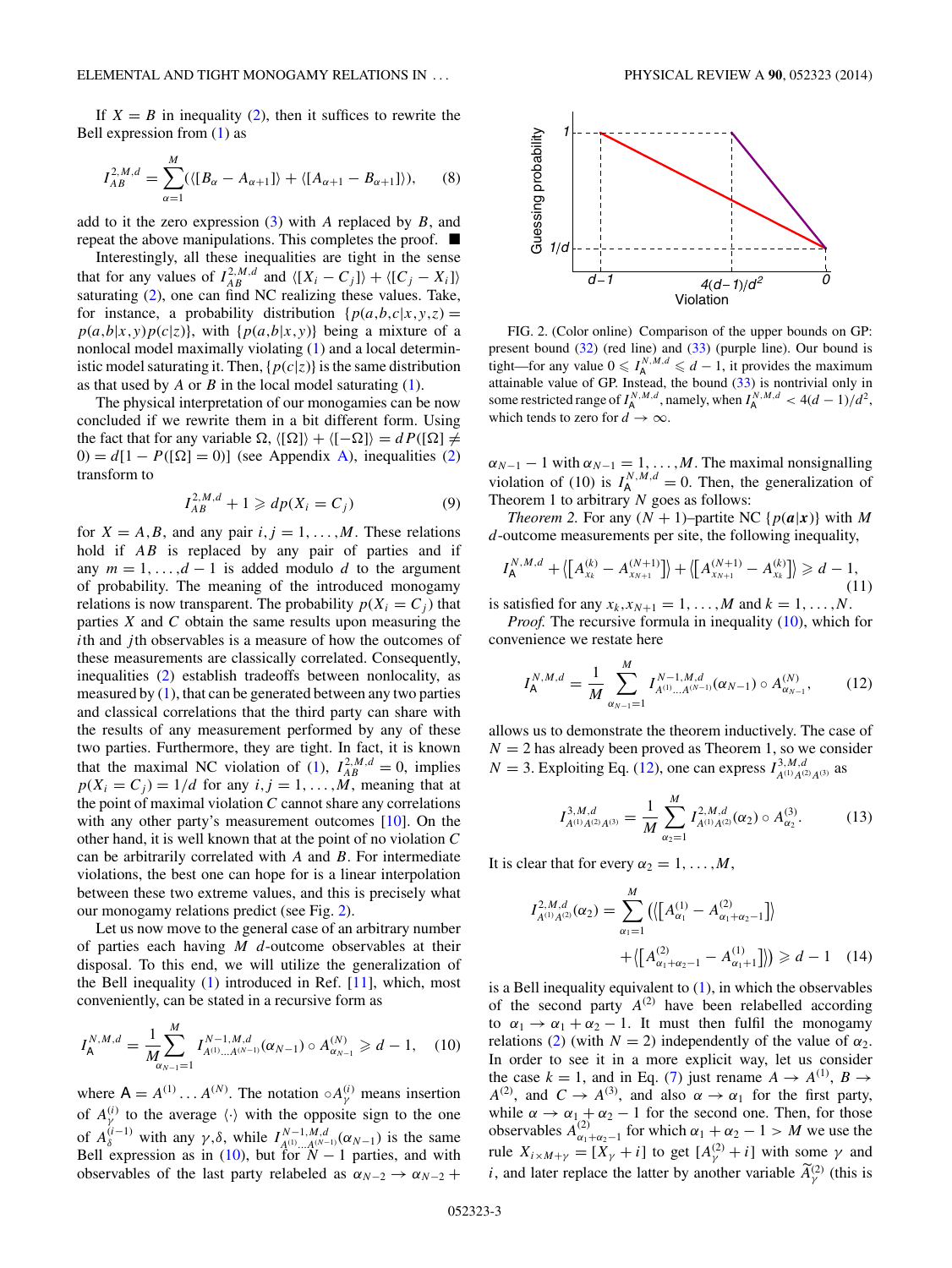<span id="page-3-0"></span>just  $A_{\gamma}^{(2)}$  with outcomes shifted by a constant). With the aid of formula [\(8\)](#page-2-0), the same reasoning can be repeated for  $k = 2$ .

Now, we prove that each term in Eq.  $(13)$  fulfills  $(11)$  for  $N = 3$ , that is, that the inequalities

$$
I_{A^{(1)}A^{(2)}}^{2,M,d}(\alpha_2) \circ A_{\alpha_2}^{(3)} + \langle \left[A_{x_k}^{(k)} - A_{x_4}^{(4)}\right] \rangle + \langle \left[A_{x_4}^{(4)} - A_{x_k}^{(k)}\right] \rangle \geq d - 1
$$
\n(15)

hold for any  $\alpha_2 = 1, \ldots, M$ , any pair  $x_k, x_4 = 1, \ldots, M$ , and any  $k = 1, 2, 3$ .

First assume  $k = 1$ . Let us write explicitly  $I_{A^{(1)}A^{(2)}}^{2,M,d}(\alpha_2) \circ A_{\alpha_2}^{(3)}$ as

$$
I_{A^{(1)}A^{(2)}}^{2,M,d}(\alpha_2) \circ A_{\alpha_2}^{(3)} = \sum_{\alpha_1=1}^{M} \left( \left\langle \left[ A_{\alpha_1}^{(1)} - A_{\alpha_1+\alpha_2-1}^{(2)} + A_{\alpha_2}^{(3)} \right] \right\rangle + \left\langle \left[ A_{\alpha_1+\alpha_2-1}^{(2)} - A_{\alpha_1+1}^{(1)} - A_{\alpha_2}^{(3)} \right] \right\rangle \right).
$$
\n(16)

For any fixed  $\alpha_2$ , the last party measures solely a single observable, and therefore we treat  $A_{\alpha_1+\alpha_2-1}^{(2)} - A_{\alpha_2}^{(3)}$  as a single variable, or, in other words, for any  $\alpha_2 = 1, \ldots, M$ ,  $A_{\alpha_1+\alpha_2-1}^{(2)} - A_{\alpha_2}^{(3)}$  is a *d*-outcome observable [recall that in Eq. (16) all variables are modulo *d*]. Effectively, (15) is a three-partite inequality of the form  $(11)$  (with  $N = 2$ ) that has just been proven. In the  $k = 2$  case we insert the third party into the alternative expression [\(8\)](#page-2-0) and further apply the same reasoning as above.

In order to show  $(11)$  for  $k = 3$ , we use the fact that the Bell inequality [\(10\)](#page-2-0) for  $N = 3$  is invariant under the exchange of the first and the third party  $[11]$ , meaning that we can, analogously to Eq.  $(13)$ , write it down as

$$
I_{A^{(1)}A^{(2)}A^{(3)}}^{3,M,d} = \frac{1}{M} \sum_{\alpha_2=1}^{M} I_{A^{(3)}A^{(2)}}^{2,M,d}(\alpha_2) \circ A_{\alpha_2}^{(1)}.
$$
 (17)

Now, it is enough to repeat the above reasoning to complete the proof of the monogamy relations  $(11)$  for  $N = 3$ .

Having it proven for  $N = 3$ , let us now assume that the theorem is true for *N* parties (any *N*-partite nonsignaling probability distribution). In order to complete the proof, we again refer to the recursive formula [\(12\)](#page-2-0). By grouping together the last two parties, each term in the sum in Eq.  $(12)$  is effectively an  $(N - 1)$ -partite Bell expression for which we have just assumed [\(11\)](#page-2-0) to hold for any  $x_k$ ,  $x_N$  and  $k = 1, ..., N$ . Performing the summation over  $\alpha_{N-1}$  and dividing further by  $M^{N-2}$ , we obtain [\(11\)](#page-2-0) for any *i*, *j* and  $k = 1, ..., N - 1$ . The case  $k = N$  can be reached by using the fact that  $I^{N,M,d}$ is invariant under exchange of the last and the  $(N - 2)$ th party [\[11\]](#page-9-0).

All the properties of the three-partite monogamy relations persist for any *N*. In particular, all inequalities [\(11\)](#page-2-0) are tight. Moreover, they can be rewritten as

$$
I_{\mathsf{A}}^{N,M,d} + 1 \geqslant dp\big(A_{x_k}^{(k)} = \big[A_{x_{N+1}}^{(N+1)} + m\big]\big) \tag{18}
$$

for any  $x_k, x_{N+1} = 1, ..., M, k = 1, ..., N,$  and  $m =$ 0*, . . . ,d* − 1 and remain valid if the nonlocality is tested among any *N*-element subset of  $N + 1$  parties. Analogously to the three-partite case, inequalities (18) tightly relate the nonlocality observed by any *N* parties, as measured by  $I_A^{N,M,d}$ , and correlations that  $(N + 1)$ th party can share between measurement outcomes of any of these *N* parties. It is worth pointing out that for  $d = 2$  it holds that  $\langle [X - Y] \rangle = \langle [Y -$ *X*]), and inequalities [\(11\)](#page-2-0) simplify to  $I_A^{N,M,2} + 2\langle [A_{x_k}^{(k)} - A_{x_k}^{(k)}] \rangle$  $A_{X_{N+1}}^{(N+1)}$  > 1, which can be rewritten in a more familiar form as  $| \langle A_{x_k}^{(k)} A_{x_{N+1}}^{(N+1)} \rangle | \leq l_A^{N,M,2}$ , where  $A_{x_k}^{(k)}$  stand now for dichotomic observables with outcomes  $\pm 1$ , while  $\langle XY \rangle =$  $P(X = Y) - P(X \neq Y)$ . Thus the strength of violation of [\(10\)](#page-2-0) imposes tight bounds on a *single* mean value  $\langle A_{x_k}^{(k)} A_{x_{N+1}}^{(N+1)} \rangle$  for any  $x_k, x_{N+1}$  and  $k = 1, ..., N$ , which is also a measure of how outcomes of a measurement performed by the external party  $A^{(N+1)}$  are correlated to those of  $A^{(k)}$  for any k. In particular, when  $I_A^{N,M,2} = 0$  (maximal nonsignaling violation), all these means are zero, while maximal correlations between a single pair of measurements, i.e.,  $\langle A_{x_k}^{(k)} A_{x_{N+1}}^{(N+1)} \rangle = \pm 1$  for some  $x_k, x_{N+1}$ , making the *N* parties unable to violate  $I_A^{N,M,2} \geq 1$ .

### **III. ELEMENTAL MONOGAMIES FOR QUANTUM CORRELATIONS**

One may further ask if it is possible to formulate analogous monogamy relations for QC. In general, the quantum case is much more difficult to handle and the only progress in this direction has been achieved for Bell inequalities with two dichotomic settings [\[12,16\]](#page-9-0) (see also Ref. [\[17\]](#page-9-0)). Here, we show that in the simplest (3*,*2*,*2) scenario, one can derive quantum analogs of the nonsignaling monogamies [\(2\)](#page-1-0). To this end, we use a one-parameter modification of the CHSH Bell inequality [\[14\]](#page-9-0), with the latter being a particular case of the Bell inequality [\(1\)](#page-1-0) with  $M = d = 2$ . However, here we write it down in its "standard" form

$$
\widetilde{I}_{AB}^{\alpha} = \alpha(\langle A_1 B_1 \rangle + \langle A_1 B_2 \rangle) + \langle A_2 B_1 \rangle - \langle A_2 B_2 \rangle \leq 2\alpha \quad (19)
$$

with  $\alpha \geqslant 1$ . Here  $A_i$  and  $B_i$  are local quantum observables with eigenvalues  $\pm 1$  and  $\langle XY \rangle = \text{Tr}[\rho(X \otimes Y)]$  for some quantum state  $\rho$  and local observables *X,Y*. Actually, one proves the following more general theorem, generalizing the result of Ref. [\[12\]](#page-9-0) for the Bell inequality (19).

*Theorem 3.* Any three-partite quantum correlations with two dichotomic measurements per site must satisfy the following inequalities:

$$
\alpha^2 \max \{ (\widetilde{I}_{AB}^{\alpha})^2, (\widetilde{I}_{AC}^{\alpha})^2 \} + \min \{ (\widetilde{I}_{AB}^{\alpha})^2, (\widetilde{I}_{AC}^{\alpha})^2 \}
$$
  
\$\leqslant 4\alpha^2 (1 + \alpha^2)\$ (20)

and

$$
\left(\widetilde{I}_{AB}^{\alpha}\right)^{2} + 4\langle A_{i}C_{j}\rangle^{2} \leqslant 4(1+\alpha^{2})
$$
\n(21)

for any  $\alpha \geqslant 1$  and  $i, j = 1, 2$ .

*Proof.* The proof is nothing more but a slight modification of the considerations of Ref. [\[12\]](#page-9-0) (see also Ref. [\[25\]](#page-9-0)). Nevertheless, we attach it here for completeness.

We start by noting that the monogamy regions, that is, the two-dimensional sets of allowed (realizable) within quantum theory pairs  $\{\widetilde{I}_{AB}^{\alpha}, \widetilde{I}_{AC}^{\alpha}\}$  for inequality (20) and  $\{\widetilde{I}_{AB}^{\alpha}, \langle A_i C_j \rangle\}$ with fixed  $i$  and  $j$  for inequality (21), must be convex. Therefore, as it is shown in Ref. [\[12\]](#page-9-0) (see also Ref. [\[26\]](#page-9-0)), every point of their boundaries can be realized with a real three-qubit pure state and real local one-qubit measurements.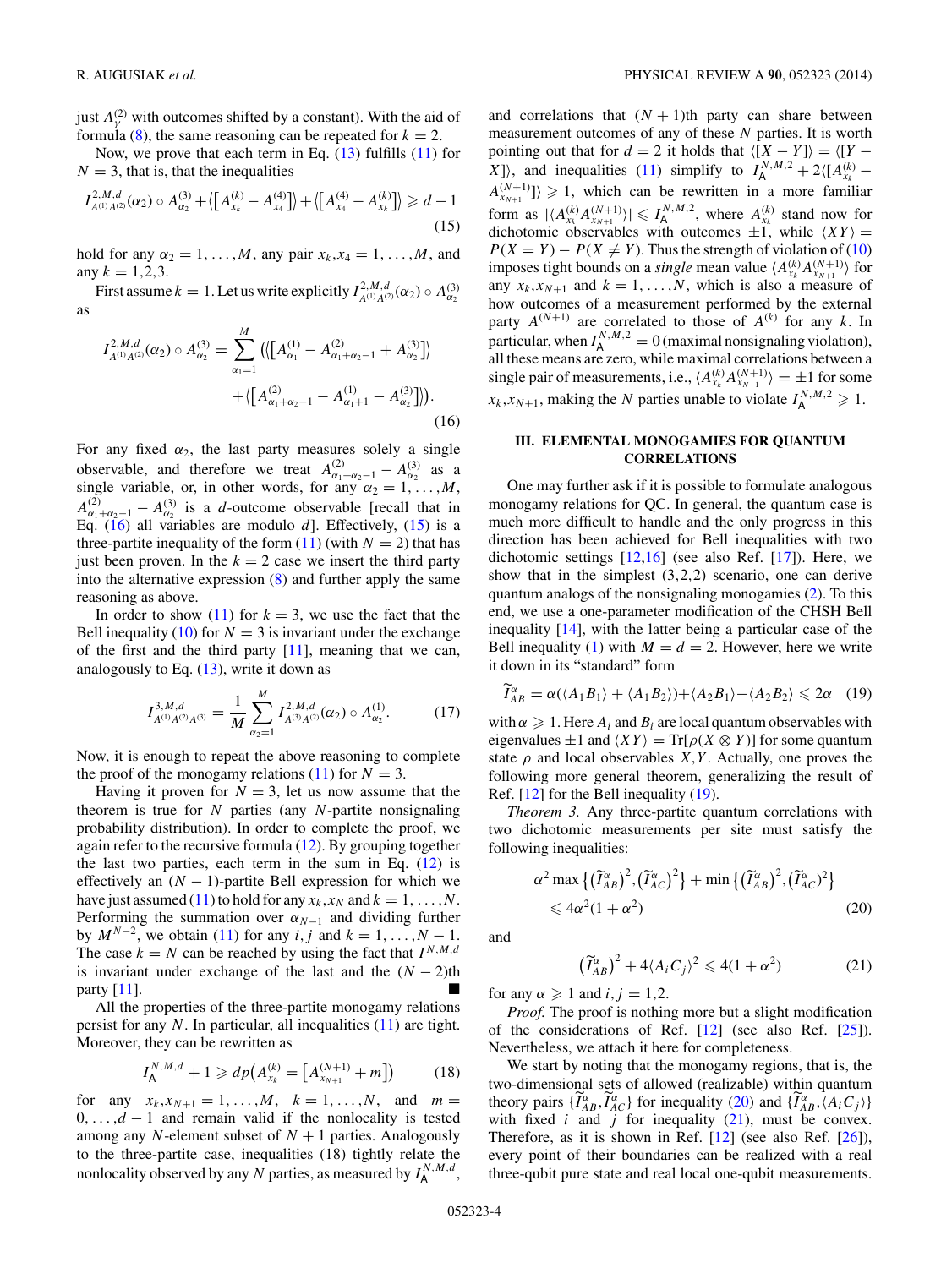<span id="page-4-0"></span>Recall that the latter assume the form

$$
X = x \cdot \sigma,\tag{22}
$$

with  $x \in \mathbb{R}^2$  being a unit vector and  $\sigma = [\sigma_x, \sigma_z]$  denoting a vector consisting of the standard Pauli matrices  $\sigma_x$  and  $\sigma_z$ .

Then, it follows from a series of papers [\[12,25,27\]](#page-9-0) that for a given two-qubit state  $\rho_{AB}$ , the maximal value of  $\widetilde{I}_{AB}^{\alpha}$ over local, real, and traceless observables [i.e., those of the form (22)] measured by Alice *Ai* and Bob *Bi* amounts to

$$
\max_{A_i, B_j} (\widetilde{I}_{AB}^{\alpha}) = 2\sqrt{\alpha^2 \lambda_1 + \lambda_2}.
$$
 (23)

Here,  $\lambda_i$  (*i* = 1,2) denotes the eigenvalues of  $T_{AB}T_{AB}^T$  put in a decreasing order, i.e.,  $\lambda_1 \geq \lambda_2$ , and  $T_{AB}$  is the following reduced correlation matrix:

$$
T_{AB} = \begin{pmatrix} \langle \sigma_x \otimes \sigma_x \rangle_{AB} & \langle \sigma_x \otimes \sigma_z \rangle_{AB} \\ \langle \sigma_z \otimes \sigma_x \rangle_{AB} & \langle \sigma_z \otimes \sigma_z \rangle_{AB} \end{pmatrix}.
$$
 (24)

We added the subscript  $AB$  in  $(24)$  to indicate that the mean values are taken in the state  $\rho_{AB}$ . In particular, one can similarly compute the maximal value of a single average  $\langle AB \rangle$  in the state  $\rho_{AB}$  over local observables *A* and *B* of the form (22) to be

$$
\max_{A,B} \langle AB \rangle = \lambda_1. \tag{25}
$$

Equipped with these facts, we can now turn to the proof of the inequalities  $(20)$  and  $(21)$ . We start from the first one and note that it suffices to demonstrate it in the case of  $\widetilde{I}_{AB}^{\alpha} \ge \widetilde{I}_{AC}^{\alpha}$ , in which it becomes

$$
\alpha^2 \left(\widetilde{I}_{AB}^{\alpha}\right)^2 + \left(\widetilde{I}_{AC}^{\alpha}\right)^2 \leq 4\alpha^2. \tag{26}
$$

The opposite case will follow immediately by exchanging  $B \leftrightarrow C$ .

Then let  $|\psi_{ABC}\rangle$  be a pure real three-qubit state. By  $\rho_{AB}$ and  $\rho_{AC}$  we denote its subsystems arising by tracing out the third and the second party, respectively, and by  $T_{AB}$  and *TAC* the corresponding correlation matrices [cf. Eq. (24)]. Finally, let  $\lambda_i$  and  $\tilde{\lambda}_i$  (*i* = 1,2) be eigenvalues of  $T_{AB}T_{AB}^T$ and  $T_{AC}T_{AC}^{T}$ , respectively, where we keep the convention that  $\lambda_1 \geq \lambda_2$  and  $\lambda_1 \geq \lambda_2$ . It was pointed out in Ref. [\[12\]](#page-9-0) that the latter matrices are diagonal in the same basis, which allows one to simultaneously maximize both  $\widetilde{I}_{AB}^{\alpha}$  and  $\widetilde{I}_{AC}^{\alpha}$  with the same observables on Alice site. This, together with Eq.  $(23)$ , means that

$$
\max_{\substack{A_i,B_j,\ \mathcal{C}_k}} \left[ \alpha^2 \left( \widetilde{I}_{AB}^{\alpha} \right)^2 + \left( \widetilde{I}_{AC}^{\alpha} \right)^2 \right] = 4 \left[ \alpha^2 (\alpha^2 \lambda_1 + \lambda_2) + \alpha^2 \widetilde{\lambda}_1 + \widetilde{\lambda}_2 \right]
$$

$$
=4[\alpha^{4}\lambda_{1}+\alpha^{2}(\lambda_{2}+\widetilde{\lambda}_{1})+\widetilde{\lambda}_{2}].
$$
\n(27)

In order to complete the proof, we make use of the Toner-Verstraete monogamy relation for the CHSH Bell inequal-ity [\[12\]](#page-9-0), which we state here in terms of  $\lambda_i$  and  $\lambda_i$  as

$$
\lambda_2 + \widetilde{\lambda}_1 \leqslant 2 - \lambda_1 - \widetilde{\lambda}_2. \tag{28}
$$

When applied to  $(27)$ , it leads us to

$$
\max_{\substack{A_i, B_j, \\ C_k}} \left[ \alpha^2 \left( \widetilde{I}_{AB}^{\alpha} \right)^2 + \left( \widetilde{I}_{AC}^{\alpha} \right)^2 \right] \le 4[(\alpha^2 - 1)(\alpha^2 \lambda_1 - \widetilde{\lambda}_2) + 2\alpha^2]
$$

$$
= 4[\alpha^2(\alpha^2 - 1) + 2\alpha^2]
$$

$$
= 4\alpha^2(1 + \alpha^2), \tag{29}
$$

where the second line follows form the facts that  $\lambda_1 \leq 1, \lambda_2 \geq$ 0, and  $\alpha \geqslant 1$ .

To prove inequality  $(21)$ , we follow the above reasoning to obtain

$$
\max_{A_i, B_j, C_l} \left[ \left( \widetilde{I}_{AB}^{\alpha} \right)^2 + 4 \langle A_k C_l \rangle^2 \right] = 4(\alpha^2 \lambda_1 + \lambda_2) + 4\widetilde{\lambda}_1
$$
  
=  $4\alpha^2 \lambda_1 + 4(\lambda_2 + \widetilde{\lambda}_1)$  (30)

for  $k = 1,2$ . Subsequent application of  $(28)$  to the term in parentheses in the second line of the above directly gives inequality [\(21\)](#page-3-0), completing the proof.

For  $i = 1$  and  $j = 1, 2$ , the relations [\(21\)](#page-3-0) are tight since any pair of values of  $\widetilde{I}_{AB}^{\alpha}$  and  $\langle A_1 C_j \rangle$  saturating them can be realized with the state  $(\beta_+|01\rangle + \beta_-|10\rangle)|0\rangle$ , where  $\beta_\pm$  = be realized with the state  $(\beta_+|01\rangle + \beta_-|10\rangle)|0\rangle$ , where  $\beta_\pm = (1/2)(1 \pm \sqrt{2} \sin \theta)^{1/2}$  and  $\theta \in [0, \pi/4]$ . It is, however, no longer true for  $i = 2$ . In this case we numerically found tight monogamy relations for particular values of *α* (see Fig. 3).



FIG. 3. (Color online) (a) Guessing probability (and simultaneously the tight analogs of monogamies in Theorem 3) for  $i = 2$ busify the tight analogs of monogamies in Theorem 3) for  $t = 2$ <br>as a function of  $(\tilde{I}_{AB}^{\alpha} - 2\alpha)/2(\sqrt{1 + \alpha^2} - \alpha)$  for various values of *α*. All curves were found using two methods. First, we maximized the guessing probability for a given value of  $\tilde{I}_{AB}^{\alpha}$  over two-ququart states and one-ququart dichotomic measurements. Then, we used the hierarchy of Ref. [\[29\]](#page-9-0) and with its third level we arrived at curves that coincide with those obtained with the first method with precision  $10^{-7}$ . For comparison, (b) presents the corresponding nontight monogamies proven in theorem 3 ( $i = 2$ ) for  $\alpha = 1,3$  (the curves for  $\alpha = 1.5, 2$  fall in between these two). The black curve is the same on both plots.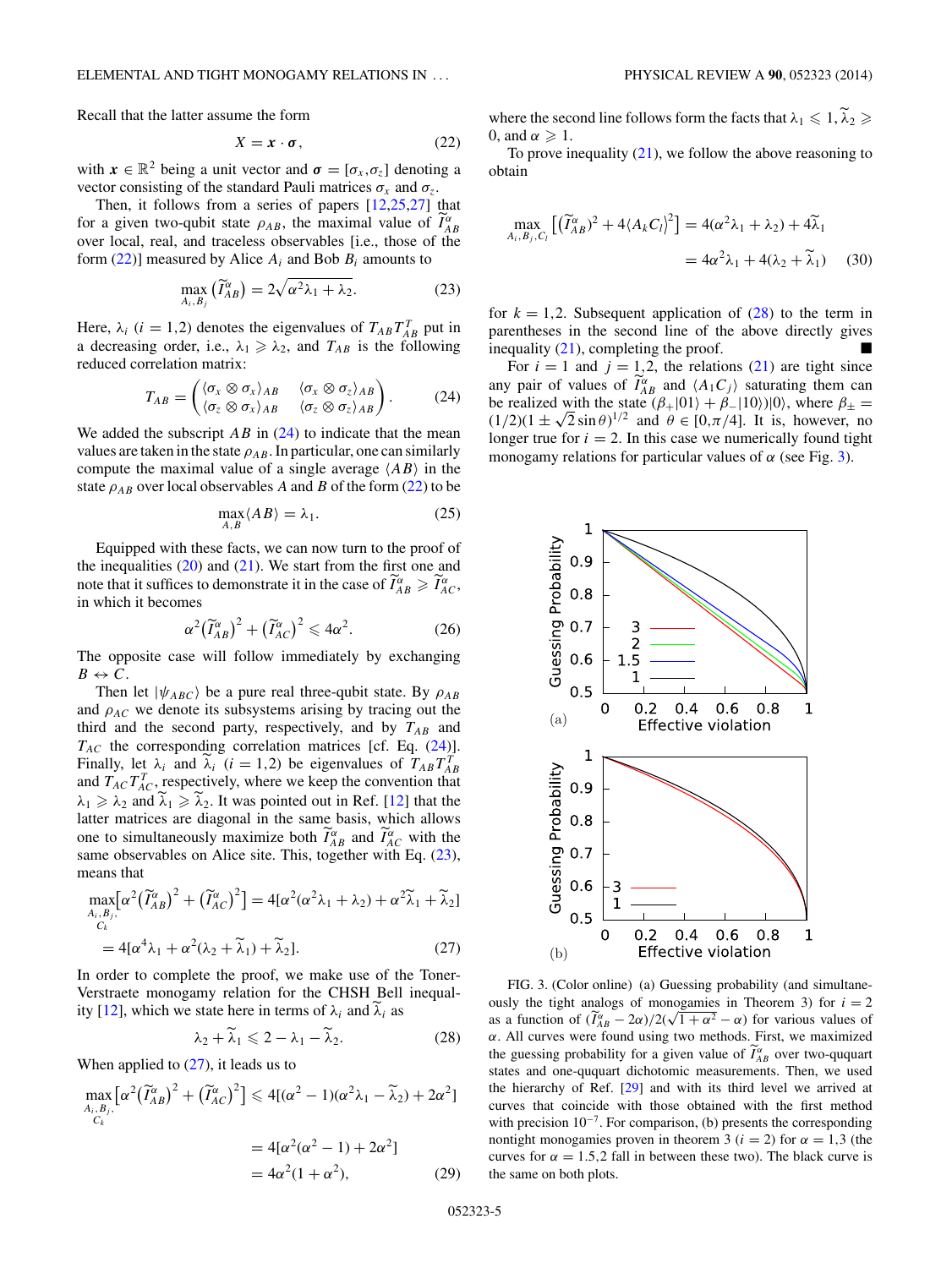<span id="page-5-0"></span>

FIG. 4. (Color online) Minimal number of measurements *M* on a maximally entangled state of local dimension *d* necessary for the secret-key rate *R* secure against nonsignaling eavesdroppers to be at least one (dots),  $\log_2 3$  (squares), and two (triangles) bits, when (32) (green) and (33) (red) are used to bound *R*. Using our bound the parties need to use many fewer measurements to reach the same key rate. Moreover, contrary to what is predicted by the previously known bound, the number of measurements decreases with the dimension.

#### **IV. BOUNDS ON RANDOMNESS**

Our monogamies are of particular importance for deviceindependent applications, since they imply upper bounds on the guessing probability (GP) of the outcomes of any measurement performed by any of the *N* parties by the additional party, here called *E*. Recall that one defines the guessing probability of an outcome of the measurement  $x_k$ performed by the *k*th party as

$$
P_g(x_k) := \max_{a_k} p(A_{x_k}^{(k)} = a_k) = \max_{a_k} p(a_k | x_k).
$$
 (31)

Now, in order to derive bounds on  $P_g(x_k)$ , assume that *E* has full knowledge about all parties devices and their measurement choices and wishes to guess the outcomes of, say  $A_{x_k}^{(k)}$ . The best *E* can do for this purpose is to simply measure one of its observables, say the *z*th one, and, irrespectively of the obtained result, deliver the most probable outcome of  $A_{x_k}^{(k)}$ . Then,  $\max_{a_k} p(A_{x_k}^{(k)} = a_k) = p(E_z = A_{x_k}^{(k)})$ , and inequalities (18) imply that for any  $x_k$  and  $k$ , GP is bounded as

$$
\max_{a_k} p(a_k|x_k) \equiv \max_{a_k} p(A_{x_k}^{(k)} = a_k) \leq \frac{1}{d} (1 + I_A^{N,M,d}). \quad (32)
$$

These bounds are tight and significantly stronger than the previously existing one,

$$
\max_{a_k} p(a_k | x_k) \leq \frac{1}{d} \bigg[ 1 + \frac{d^N}{4} (N - 1) I_A^{N, M, d} \bigg],
$$
 (33)

derived in Refs.  $[10]$  and  $[11]$  (see Fig. [2\)](#page-2-0).

Finally, let us notice that the quantum monogamies [\(21\)](#page-3-0) impose the following upper bounds on the guessing probability:

$$
\max_{j} p(X_i = j) \leq \frac{1}{2} \left\{ 1 + \left[ 1 + \alpha^2 - \left( \widetilde{I}_{AB}^{\alpha}/2 \right)^2 \right]^{1/2} \right\}, \quad (34)
$$

with  $X = A, B, i = 1, 2,$  and  $\alpha \geq 1$ . This bound was already derived in Ref. [\[27\]](#page-9-0), and, as already said, it is tight only for  $i = 1$ . In the case  $i = 2$ , we determined the tight bounds numerically for a few values of  $\alpha$  and present them in Fig. [3.](#page-4-0)

#### **V. APPLICATIONS**

Here we show how our bounds on the guessing probability (32) apply in device-independent tasks such as quantum key distribution and randomness amplification.

### **A. Quantum key distribution**

Let us now discuss how the bound  $(32)$  performs in comparison to (33) in security proofs of DIQKD against no-signaling eavesdroppers. At the moment, a general security proof in this scenario is missing and the strongest proof requires the assumption that the eavesdropper *E* is not only limited by the no-signaling principle but also lacks a long-term quantum memory (the so-called bounded-storage model) [\[22\]](#page-9-0). Assume that Alice and Bob share a two-qudit maximally entangled state and they use it to maximally violate [\(1\)](#page-1-0) by performing the optimal measurements for this setup (see, e.g., [\[10\]](#page-9-0)). To generate the secure key, Bob performs one more measurement that is perfectly correlated to one of Alice's measurements. The key rate of this protocol is lower bounded as  $R \ge -\log_2[\tau(I_{AB}^{2,M,d})] - H(A|B)$  [\[22\]](#page-9-0), where  $\tau$  is any upper bound on GP for nonsignaling correlations, and  $H(A|B)$ is the conditional Shannon entropy between Alice and Bob for the measurements used to generate the secret key. As the state is maximally entangled, this term is equal to zero. Figure 4 compares bounds on the secret key obtained by using our bound  $(32)$  and the previous bound  $(33)$  in this protocol. We fix the key rate and compute the minimal number of measurements needed to attain this rate using these bounds as a function of the number of outputs. As shown in Fig. 4, the number of measurements when using our bound is much smaller and, in particular, decreases with the number of outputs.

### **B. Randomness amplification**

Let us finally show the usefulness of our monogamy relations in randomness amplification. Assume that each party is given a sequence of bits produced by the Santha-Vazirani (SV) source (or the *ε*-source). Its working is defined as follows: it produces a sequence  $y_1, y_2, \ldots, y_n$  of bits according to

$$
\frac{1}{2} - \varepsilon \leqslant p(y_k|w) \leqslant \frac{1}{2} + \varepsilon, \quad k = 1, \dots, n,
$$
 (35)

where *w* denotes any space-time variable that could be the cause of  $y_k$ . Thus the bits are possibly correlated with each other, retaining, however, some intrinsic randomness—we say that they are  $\varepsilon$ -free. The goal is now to obtain a perfectly random bit (or more generally *d*it) from an arbitrarily long sequence of *ε*-free bits by using quantum correlations that violate the Bell inequality [\(10\)](#page-2-0). This procedure is called randomness amplification (RA).

It is useful to recast this task in the adversarial picture [\[19\]](#page-9-0), in which one assumes that an adversary *E*, using the *ε*-sources, wants to simulate the quantum violation of  $(10)$  by NC, in particular, the local ones. The random variable *W* is now held by  $E$ , who uses it to control both the  $\varepsilon$ -sources and the physical devices possessed by the parties. That is, for every value *w* of *W*, the former provides settings *x* with probabilities obeying (35), while these devices generate the *N*-partite probability distribution  $\{p(a|x,w)\}_{a,x}$ . Let us then denote by  $\{p(a_k, w|\mathbf{x})\}_{a_k, w}$  correlations between outcomes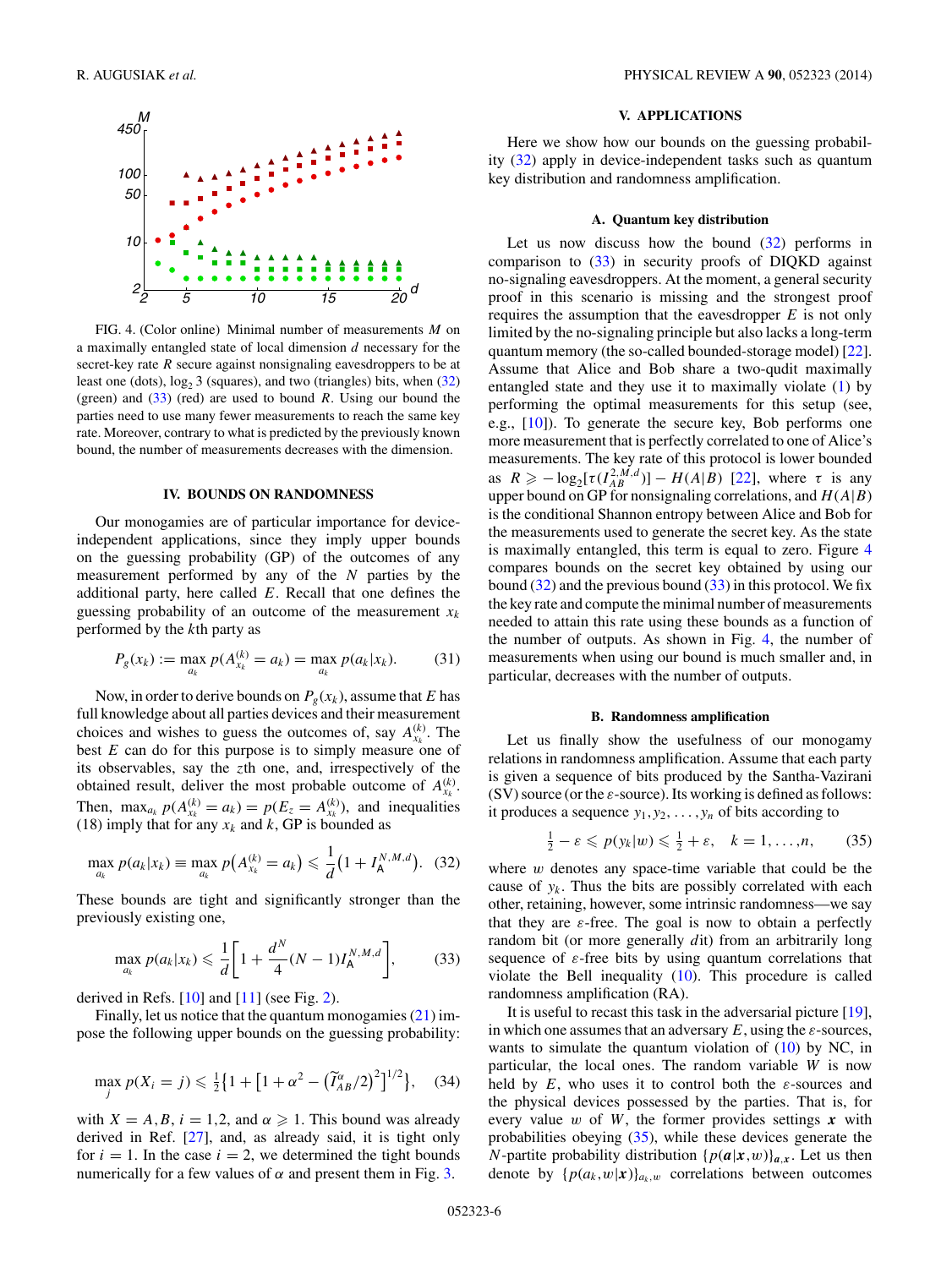<span id="page-6-0"></span>obtained by party *k* and the random variable *W* for a particular choice of measurement settings *x*. Also, let  $\{\widetilde{p}(a)\}$  be the one-party uniform probability distribution, i.e.,  $\tilde{p}(a) = 1/d$ for any *a*. Introducing then the variational distance

$$
D({p(x)}, {q(x)}) = \frac{1}{2} \sum_{x} |p(x) - q(x)|
$$
 (36)

between two probability distributions  $\{p(x)\}\$ and  $\{q(x)\}\$ , we can now restate and generalize Lemma 1 of [\[19\]](#page-9-0) (see also Appendix [B](#page-8-0) for an alternative proof).

*Theorem 4.* Let for any  $w$ ,  $\{p(a|x,w)\}_{a,x}$  be an *N*partite nonsignaling probability distribution. Then for any  $k = 1, \ldots, N$  and any choice of measurement settings  $x$ :

$$
D({p(a_k, w | \mathbf{x})}_{a_k, w}, {\widetilde{p}(a_k) p(w | \mathbf{x})}_{a_k, w})
$$
  
= 
$$
\frac{1}{2} \sum_{a_k, w} |p(a_k, w | \mathbf{x}) - \widetilde{p}(a_k) p(w | \mathbf{x})|
$$
  

$$
\leq \frac{(d-1)^2 + 1}{2d} Q_M(\mathbf{x}) I_A^{N, M, d},
$$
 (37)

where  $I_A^{N,M,d}$  is taken in the probability distribution observed by the parties  $\{p(a|x)\}\$ . Then

$$
Q_M(x) = \max_{w} \left[ \frac{p(w|x)}{p_{\min}(w)} \right],\tag{38}
$$

where  $p_{\min}(w) = \min_x \{p(w|\mathbf{x})\}$  with the minimum taken over all measurement settings *x* appearing in the Bell inequality  $(10)$ .

*Proof.* For simplicity, but without any loss of generality, we prove this theorem for the bipartite case. The generalization to the multipartite case is straightforward.

As before, we denote the parties by *A* and *B*, while the adversary is denoted by *E*. Then, the corresponding inputs and outputs are denoted by *x*, *y*, *z*, and *a*, *b*, and *e*, respectively.

Let us start by noting that for any probability distribution  $\{p(a,b|x,y,w)\}_{a,b,x,y}$ , the maximal probability of local outcomes obtained by any of the parties, say, for simplicity, Alice, must obey the inequalities on the guessing probability [see inequality (7) in the main text]. That is,

$$
\max_{a} p(a|x, w) \leq \frac{1}{d} \left( 1 + I_{w}^{2, M, d} \right) \tag{39}
$$

for any  $x = 1, \ldots, M$ , where by  $I_w^{2,M,d}$  we have denoted the value of the Bell expression [\(1\)](#page-1-0) computed for the probability distribution  $\{p(a,b|x,y,w)\}_{a,b,x,y}$ . Clearly, this bound holds also for any  $p(a|x,w)$ , which together with the normalization

$$
p(a|x, w) = 1 - \sum_{\alpha \neq a} p(\alpha|x, w), \tag{40}
$$

means that  $p(a|x,w) \geq (1/d)[1 - (d-1)I_w^{2,M,d}]$ , and therefore the inequality

$$
\left| p(a|x,w) - \frac{1}{d} \right| \leqslant \frac{d-1}{d} I_w^{2,M,d} \tag{41}
$$

holds for any  $a$  and  $x$ . Using then the inequality  $(39)$  for  $\max_a p(a|x, w)$  and (41) for the rest of  $p(a|x, w)$ , we obtain that for any strategy *w* and a measurement setting *x*,

$$
D({p(a|x,w)}_a,{\widetilde{p}(a)}) = \frac{1}{2} \sum_a |p(a|x,w) - \widetilde{p}(a)|
$$
  

$$
\leq \frac{(d-1)^2 + 1}{2d} I_w^{2,M,d}.
$$
 (42)

The remainder of the proof goes along exactly the same lines as in Ref. [\[19\]](#page-9-0); however, for completeness, we will recall it here.

Due to the fact that the observers do not have access to the variable  $W$ , one has to average inequality  $(42)$ over the probability distribution  $\{p(w|x,y)\}_w$  for a particular choice of measurements *x* and *y*. Together with the facts that  $p(a|x,w) = p(a|x,y,w)$  (no-signaling) and  $p(w|x, y)p(a|x, y, w) = p(a, w|x, y)$ , this allows one to write

$$
D(\{p(a, w|x, y)\}_{a, w}, \{\widetilde{p}(a)p(w|x, y)\}_{a, w})
$$
  
=  $\frac{1}{2} \sum_{a, w} |p(a, w|x, y) - \widetilde{p}(a)p(w|x, y)|$   
 $\leq \frac{(d-1)^2 + 1}{2d} \sum_{w} p(w|x, y) I_w^{2, M, d}.$  (43)

Let us now concentrate on the right-hand side of inequality  $(43)$ . By using Eq.  $(1)$ , we can bound it from above in the following way:

$$
\sum_{w} p(w|x, y) I_w^{2, M, d}
$$
\n
$$
= \sum_{w, \alpha} p(w|x, y) (\langle [A_{\alpha} - B_{\alpha}] \rangle_w + \langle [B_{\alpha} - A_{\alpha+1}] \rangle_w)
$$
\n
$$
= \sum_{w, \alpha} \left( p(w|\alpha, \alpha) \frac{p(w|x, y)}{p(w|\alpha, \alpha)} \langle [A_{\alpha} - B_{\alpha}] \rangle_w + p(w|\alpha + 1, \alpha) \frac{p(w|x, y)}{p(w|\alpha + 1, \alpha)} \langle [B_{\alpha} - A_{\alpha+1}] \rangle_w \right)
$$
\n
$$
\leq Q_M(x, y) \sum_{w, \alpha} [p(w|\alpha, \alpha) \langle [A_{\alpha} - B_{\alpha}] \rangle_w + p(w|\alpha + 1, \alpha) \langle [B_{\alpha} - A_{\alpha+1}] \rangle_w]
$$
\n
$$
= Q_M(x, y) \sum_{\alpha} (\langle [A_{\alpha} - B_{\alpha}] \rangle + \langle [B_{\alpha} - A_{\alpha+1}] \rangle)
$$
\n
$$
= Q_M(x, y) I_{AB}^{2, M, d}, \qquad (44)
$$

where the subscript *w* in the expectation values  $\langle [A_{\alpha} - B_{\alpha}] \rangle_w$ and  $\langle [B_{\alpha} - A_{\alpha+1}] \rangle_w$  means that they are computed for the probability distribution  $\{p(a,b|x,y,w)\}_{a,b,x,y}$ , and also the convention  $p(M + 1, M|w) \equiv p(1, M|w)$  is used. Then,  $I_{AB}^{2, M, d}$ is computed for the probability distribution  $\{p(a,b|x,y)\}$ observed by *A* and *B*.

By substituting inequality (44) into inequality (43), one finally obtains inequality (37), completing the proof.

It then follows that if correlations  $\{p(\boldsymbol{a}|\boldsymbol{x})\}$  violate maximally the Bell inequality [\(10\)](#page-2-0), then the *dits* observed by the parties are perfectly random and uncorrelated from *W* [\[19\]](#page-9-0).

Let us now show that one can amplify partially random input bits to almost perfectly random *dits* by using QC that produce an arbitrarily high violation of  $I_A^{N,M,d}$ . To generate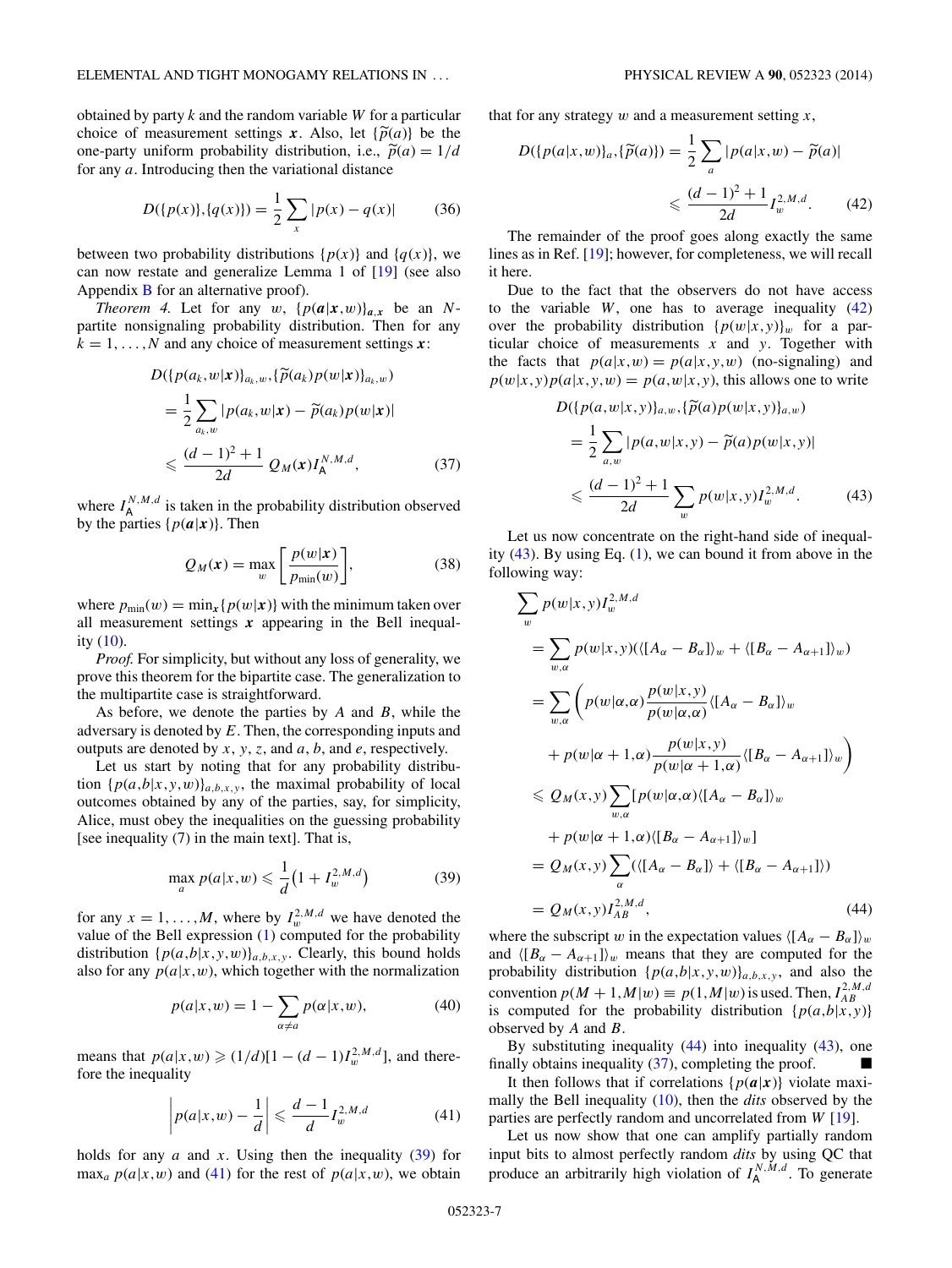<span id="page-7-0"></span>one of the *M* measurement settings, each party uses its SV source  $r = \lceil \log_2 M \rceil$  times. Hence for any *x*,

$$
Q_r(x) \leqslant \left(\frac{1+2\varepsilon}{1-2\varepsilon}\right)^{Nr} \tag{45}
$$

(cf. Ref. [\[19\]](#page-9-0)). Then, there is a state and measurement settings [\[10,11\]](#page-9-0) such that for large *M*,

$$
I_{\mathsf{A}}^{N,M,d} \approx \lambda(d)/M \leqslant \lambda(d)/2^{r-1},\tag{46}
$$

where  $\lambda(d)$  is a function of *d*. After plugging everything into [\(37\)](#page-6-0), one checks that its right-hand side tends to zero for  $M \to \infty$  if and only if

$$
\varepsilon < \varepsilon_N := \frac{1}{2} \frac{2^{1/N} - 1}{2^{1/N} + 1}.\tag{47}
$$

As a result, QC violating (46) can be used to amplify randomness of any  $\varepsilon$ -source provided  $\varepsilon < \varepsilon_N$ . In particular, From Franco extending *F* = source provided  $\varepsilon < \varepsilon_N$ . In particular,<br>for *N* = 2, the above reproduces the value  $\varepsilon_2 = (\sqrt{2} - 1)^2/2$ found in [\[19\]](#page-9-0), and, because  $\varepsilon_N$  is a strictly decreasing function of *N*, the larger the value of *N*, the lower the critical epsilon *ε<sub>N</sub>* for this method to work. Notice, however, that  $\varepsilon_N$  is independent of *d*, so almost perfectly random *dits* are obtained from partially random bits. This means that by using the setup from Ref. [\[19\]](#page-9-0) we can in fact achieve both amplification and expansion of randomness simultaneously.

Recently, with the same Bell inequality but for  $N = d = 2$ , the critical  $\varepsilon$  was shifted from  $\varepsilon_2 \approx 0.086$  to  $\varepsilon'_2 \approx 0.096$  1 [\[20\]](#page-9-0). We will now show that by using a slightly different approach the critical epsilon can be almost doubled. To this end, we exploit the fact that only 2*MN*−<sup>1</sup> measurement settings out of all possible  $M^N$  appear in  $I_A^{N,M,d}$ . However, to generate them a *common* source has to be used. Assuming then that this is the case,  $R = \log_2(2M^{N-1}) = 1 + (N-1)r$  (instead of *Nr*) uses of the SV source are enough to generate all measurement settings in  $I_A^{N,M,d}$ . Thus

$$
Q_r(x) \leqslant \left(\frac{1+2\varepsilon}{1-2\varepsilon}\right)^{1+(N-1)r},\tag{48}
$$

which together with  $(46)$  implies that the right-hand side of [\(37\)](#page-6-0) vanishes for  $M \to \infty$  if and only if

$$
\varepsilon < \varepsilon_N'' = \frac{1}{2} \frac{2^{1/(N-1)} - 1}{2^{1/(N-1)} + 1},\tag{49}
$$

and, in particular,  $\varepsilon_2'' = 1/6 > \varepsilon_2'$ .

#### **VI. CONCLUSIONS**

We have introduced a class of monogamy relations obeyed by any nonsignaling physical theory. They tightly relate the amount of nonlocality, as quantified by the violation of Bell inequalities [\[10,11\]](#page-9-0), that *N* parties have generated in an experiment to the classical correlations an external party can share with outcomes of any measurement performed by the parties. Such tradeoffs find natural applications in device-independent protocols, and here we have discussed how they apply in quantum key distribution (cf. also Ref. [\[28\]](#page-9-0)) and generation and amplification of randomness. We have finally shown that bipartite quantum correlations allow one to amplify *ε*-free *dits* for any *ε <* 1*/*6.

Our results provoke further questions. First, it is natural to ask if analogous monogamies hold for quantum correlations, and, in fact, such elemental monogamies can be derived in the simplest (3,2,2) scenario. From a more fundamental perspective, it is of interest to understand what is the (minimal) set of of monogamy relations generating the same set of multipartite correlations as the no-signaling principle.

#### **ACKNOWLEDGMENTS**

Discussions with Gonzalo De La Torre are gratefully acknowledged. This work is supported by NCN Grant No. 2013/08/M/ST2/00626, FNP TEAM, ERC Grants QITBOX, QOLAPS, and QUAGATUA, and the Spanish project Chist-Era DIQIP. This publication was made possible through the support of a grant from the John Templeton Foundation. R.A. also acknowledges the Spanish MINECO for support through the Juan de la Cierva Program.

### **APPENDIX A: A SIMPLE FACT**

Here we prove a simple fact. Recall for this purpose that  $\langle \Omega \rangle$  is the standard mean value of a random variable  $\Omega$ , that is,  $\langle \Omega \rangle = \sum_{i=1}^{d-1} i P(\Omega = i)$  and  $[\Omega]$  stands for  $\Omega$  modulo *d*.

*Fact 1*. It holds that for any random variable  $\Omega$ ,

(a)  $\langle [\Omega] \rangle + \langle [-\Omega - 1] \rangle = d - 1,$  (A1)

(b) 
$$
\langle [\Omega] \rangle + \langle [-\Omega] \rangle = d[1 - p([\Omega] = 0)].
$$
 (A2)

*Proof.* Both equations follow from the very definition of  $\langle [\cdot] \rangle$ . To prove (a) we notice that  $[-\Omega - 1] + [\Omega] = d - 1$ , and hence

$$
\langle [-\Omega - 1] \rangle = \sum_{i=1}^{d-1} i p([\Omega] = d - i - 1)
$$
  
= 
$$
\sum_{i=0}^{d-2} (d - i - 1) p([\Omega] = i)
$$
  
= 
$$
(d - 1) \sum_{i=0}^{d-2} p([\Omega] = i) - \sum_{i=0}^{d-2} i P([\Omega] = i)
$$
  
= 
$$
(d - 1) \sum_{i=0}^{d-1} p([\Omega] = i) - \langle [\Omega] \rangle
$$
  
= 
$$
(d - 1) - \langle [\Omega] \rangle,
$$
 (A3)

where the second equality is a consequence of the changing of the summation index, the fourth one stems from the definition of  $\langle [\Omega] \rangle$  and rearranging terms, and the last equality follows from normalization.

To prove (b), we write

$$
\langle [\Omega] \rangle + \langle [-\Omega] \rangle = \sum_{i=1}^{d-1} i [p([\Omega] = i) + p([-\Omega] = i)]
$$

$$
= \sum_{i=1}^{d-1} i [p([\Omega] = i) + p([\Omega] = d - i)]
$$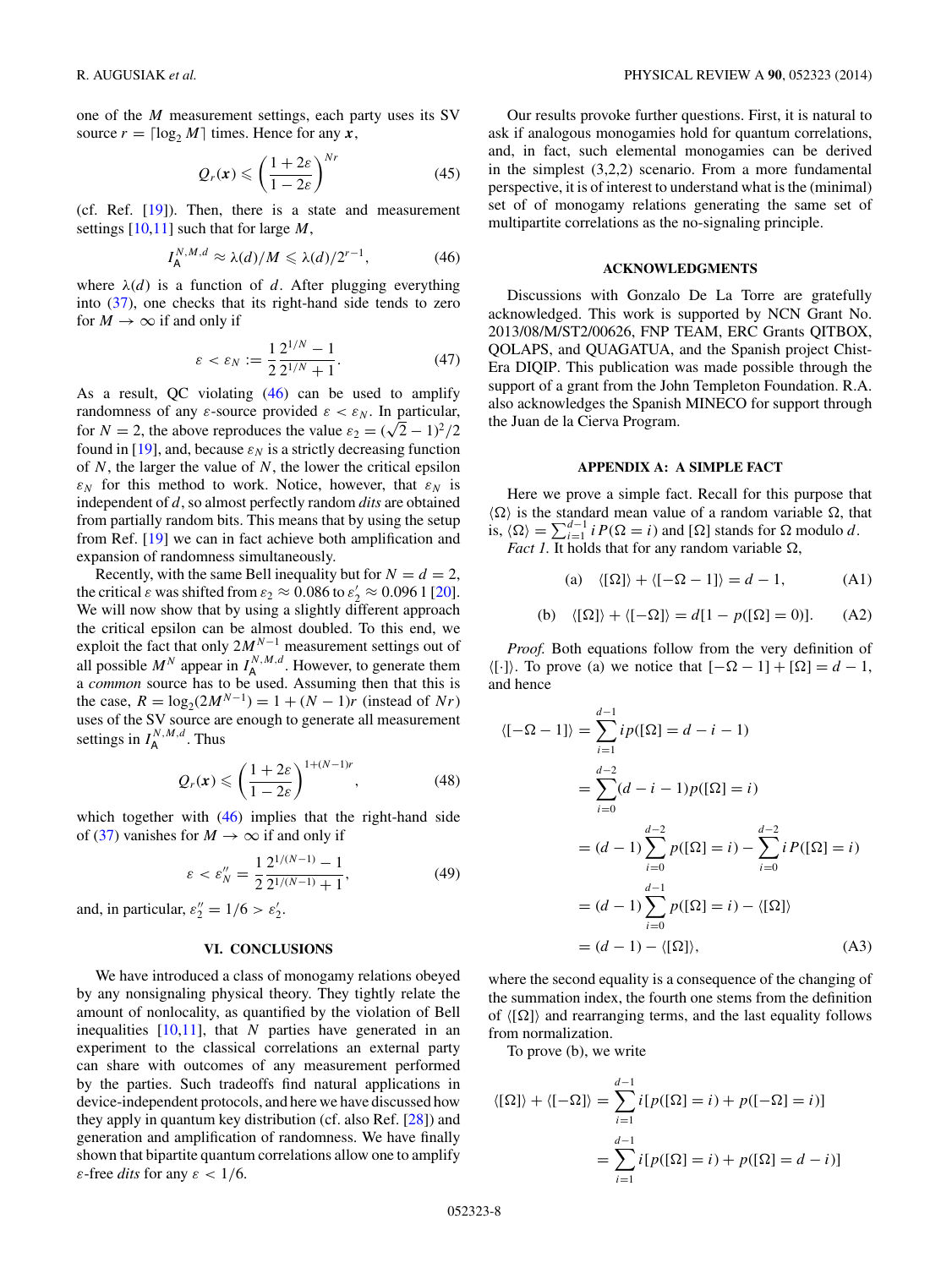<span id="page-8-0"></span>
$$
= \sum_{i=1}^{d-1} i p([\Omega] = i) + \sum_{i=1}^{d-1} (d-i) p([\Omega] = i)
$$

$$
= d \sum_{i=1}^{d-1} p([\Omega] = i)
$$

$$
= d[1 - p([\Omega] = 0)], \qquad (A4)
$$

where the second equality is a consequence of the fact that  $[\Omega] + [-\Omega] = d$ , while the third equality follows from the shifting of the summation index in the second sum.

#### **APPENDIX B: ALTERNATIVE PROOF OF THEOREM 4**

Let us also notice that one can derive inequality  $(37)$  using a slightly different approach, which, for completeness, we present below.

*Theorem 5.* Let  $\{p(a|x,w)\}_{a,x}$  be a nonsignaling probability distribution for any *w* and let the probabilities  $p(x)$  be all equal. Then for any  $k = 1, \ldots, N$  and any choice of measurement settings *x*,

$$
D({p(a_k, w|\mathbf{x})}_{a_k, w}, {\widetilde{p}(a_k)p(w|\mathbf{x})}_{a_k, w})
$$
  
= 
$$
\frac{1}{2} \sum_{a_k, w} |p(a_k, w|\mathbf{x}) - \widetilde{p}(a_k)p(w|\mathbf{x})|
$$
  

$$
\leq \frac{(d-1)^2 + 1}{2d} \widetilde{Q}_M(\mathbf{x}) I_A^{N, M, d},
$$
 (B1)

where  $I_A^{N,M,d}$  is taken in the probability distribution observed by the parties  $\{p(a|x)\}\$ and

$$
\widetilde{Q}_M(x) = \max_w \left[ \frac{p(x|w)}{\widetilde{p}_{\min}(w)} \right],\tag{B2}
$$

where  $\tilde{p}_{\text{min}}(w) = \min_x \{p(x|w)\}\$  with the minimum taken over all measurement settings *x* appearing in the Bell inequality  $(10)$ .

*Proof.* For simplicity but without any loss of generality, we prove this theorem for the bipartite case. The generalization to the multipartite case is straightforward.

As before, we denote the parties by *A* and *B*, while the adversary is denoted by *E*. Then, the corresponding inputs and outputs are denoted by *x*, *y*, *z*, and *a*, *b*, and *e*, respectively.

Let us start by noting that, by analogy to the case considered in the main text [see inequality (6) there], for any *w*, the probability distribution  $\{p(a,b|x,y,w)\}_{a,b,x,y}$  satisfies the following monogamy relations:

$$
\frac{I_w^{2,M,d}}{\widetilde{p}_{\min}(w)} + 1 \geqslant dp(X_i = E_j|w) \quad (X = A, B) \tag{B3}
$$

for any pair  $\{i, j\}$   $(i, j = 1, \ldots, M)$ . In the above,

$$
I_w^{2,M,d} = \sum_{\alpha=1}^M [p(\alpha,\alpha|w)\langle [A_{\alpha} - B_{\alpha}]\rangle_w
$$
  
+  $p(\alpha + 1,\alpha|w)\langle [B_{\alpha} - A_{\alpha+1}]\rangle_w]$  (B4)

is a modified BKP Bell expression, taking into account that the inputs  $x, y$  are generated with the biased probabilities  $p(x,y|w)$ , all correlators  $\langle [A_{\alpha} - B_{\alpha}] \rangle_w$  and  $\langle [B_{\alpha} - A_{\alpha+1}] \rangle_w$ 

are computed for the distribution  $\{p(a,b|x,y,w)\}_{a,b,x,y}$ , and now

$$
\widetilde{p}_{\min}(w) = \min_{\alpha=1,\dots,M} \{p(\alpha,\alpha|w), p(\alpha+1,\alpha|w)\},\tag{B5}
$$

where the convention  $p(M + 1, M|w) \equiv p(1, M|w)$  is used.

The monogamy relations  $(B3)$  imply (see the main text for the argument in favor of this fact) the bound on the probability of the adversary when using the strategy *w* to guess the outcomes of any of the measurements performed by one of the parties, say, for concreteness, Alice (but the same bound holds for outcomes of party *B*):

$$
\max_{a} p(a|x,w) \leq \frac{1}{d} \left( 1 + \frac{I_w^{2,M,d}}{\widetilde{p}_{\min}(w)} \right) \quad (x = 1, \dots, M).
$$
\n(B6)

Clearly, this bound holds also for any  $p(a|x, w)$ , which together with the normalization

$$
p(a|x, w) = 1 - \sum_{\alpha \neq a} p(\alpha|x, w),
$$
 (B7)

means that  $p(a|x,w) \geq (1/d) - (d-1)[I_w^{2,M,d}/d\widetilde{p}_{min}(w)],$ and therefore the inequality

> $\overline{\phantom{a}}$  $\overline{\phantom{a}}$  $\overline{\phantom{a}}$  $\overline{\phantom{a}}$

$$
p(a|x, w) - \frac{1}{d} \left| \leq \frac{d-1}{d} \frac{I_w^{2, M, d}}{\widetilde{p}_{\min}(w)} \right|
$$
 (B8)

holds for any  $a$  and  $x$ . Using then the inequality  $(B6)$  for  $\max_a p(a|x, w)$  and (B8) for the rest of  $p(a|x, w)$ , we obtain that for any strategy *w*,

$$
D({p(a|x, w)}_a, \{\widetilde{p}(a)\}) = \frac{1}{2} \sum_a |p(a|x, w) - \widetilde{p}(a)|
$$
  

$$
\leq \frac{(d-1)^2 + 1}{2d} \frac{I_w^{2, M, d}}{\widetilde{p}_{\min}(w)}.
$$
 (B9)

Now, since the parties do not have access to *W*, one needs further to average inequality  $(B9)$  over the probability distribution  ${p(w|x, y)}$ *w* for a particular choice of measurements *x* and *y*. This, together with the facts that  $p(a|x, w) = p(a|x, y, w)$  (nosignaling) and  $p(w|x,y) = p(x,y|w)p(w)/p(x,y)$ , implying that  $p(w|x, y)p(a|x, y, w) = p(a, w|x, y)$ , allows one to write

$$
D({p(a, w|x, y)}_{a, w}, {\tilde{p}(a)p(w|x, y)}_{a, w})
$$
  
=  $\frac{1}{2} \sum_{a, w} |p(a, w|x, y) - \tilde{p}(a)p(w|x, y)|$   
 $\leq \frac{(d-1)^2 + 1}{2d} \sum_{w} \frac{p(x, y|w)}{\tilde{p}_{min}(w)} \frac{p(w)}{p(x, y)} I_{w}^{2, M, d}$   
 $\leq \frac{(d-1)^2 + 1}{2d} \tilde{Q}_M(x, y) \sum_{w} \frac{p(w)}{p(x, y)} I_{w}^{2, M, d},$  (B10)

with  $\tilde{Q}_M(x, y) = \max_w [p(x, y|w)/\tilde{p}_{\min}(w)]$ . In order to obtain in a matrix (0.10) for the spannel to tain inequality  $(B1)$  from inequality  $(B10)$ , it is enough to